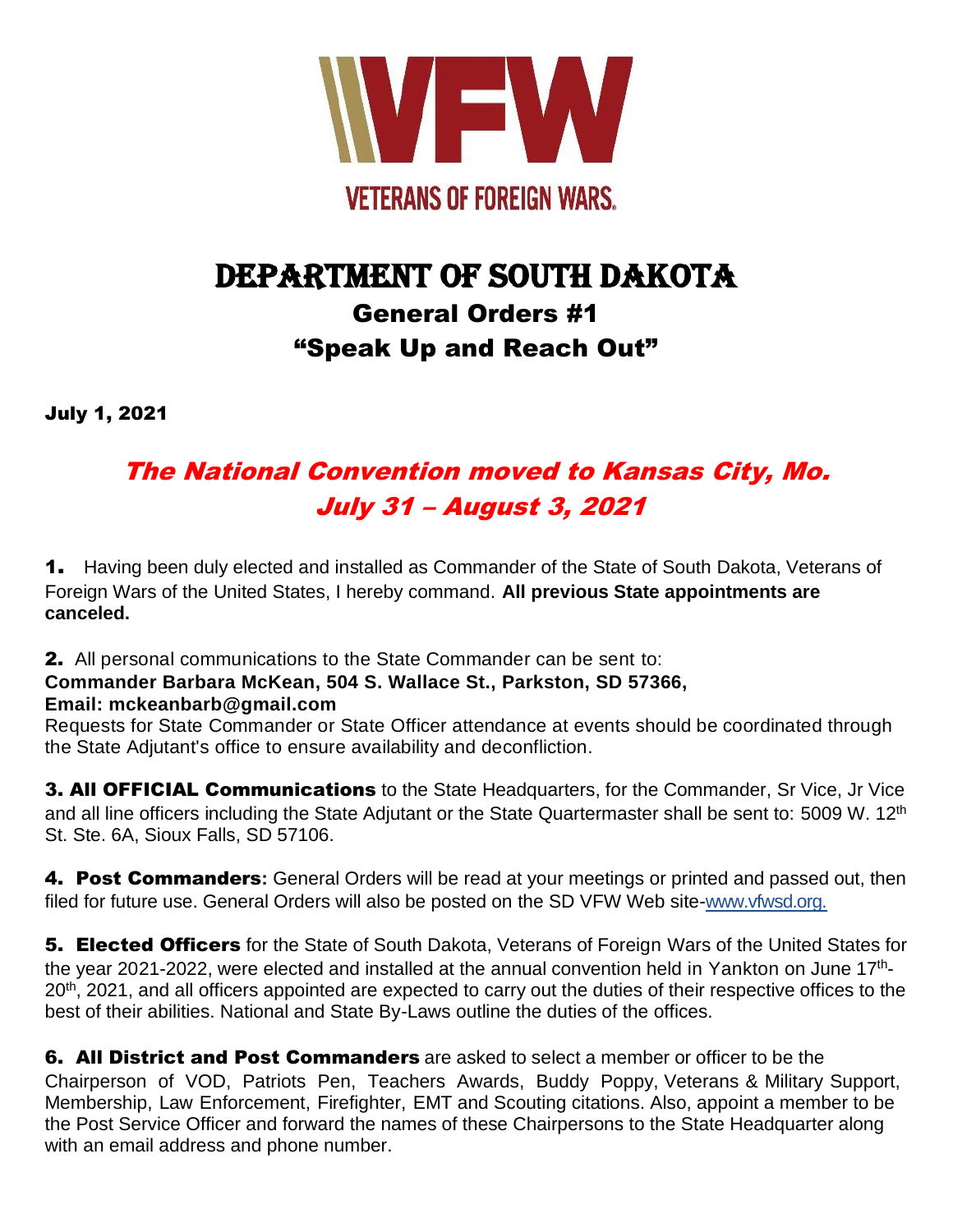#### 7. All District Commanders, District Membership Captains, Post Commanders and

Post Membership Captains please work to increase your District and Post membership so that you can qualify for the 2020-2021 All-State Team of District and Post Commanders.

8. All Post Commanders are asked to appoint a Chairperson for the observance of Veterans Day 2021. THIS IS A VERY IMPORTANT DAY**.**

9. All Posts**:** Report **any and all** Community Service projects on your Community Service report. It is so important to get everything on this so we can report to National what South Dakota is doing.

10. All State, District and Post Officers as well as all VFW members are asked to wear the official VFW cover to all District & State meetings and functions held in their communities.

**11. The Fall Council of Administration**, Commander and Auxiliary Presidents Homecoming will be held at Oacoma, SD on October 8th to 10th, 2021. Further information will be coming soon.

**12. The State Convention** will be held in June 2022 in Mitchell, with Parkston Post #3298 and Auxiliary as the host Post.

13. National and State Constitutions and By-Laws prohibit the use of the Veterans of Foreign Wars name by private business and commercial businesses operating under the name of the Veterans of Foreign Wars is prohibited. Posts so operating are hereby directed to take corrective measures to eliminate such practice within 30 days. Again, some of the requirements are being reviewed at the National Convention, so watch for By-Law updates.

14. The 2021 Membership year officially begins July 1, 2021**.** All Districts and Posts are asked to start their kickoff immediately.

**15. Membership plans** for the year 2021-2022 both State and National are now on the VFWSD Website. There is also an All-State Post and District qualification tracking sheet on the website.

**16. To report** continuous, new, reinstated, continuous transfer or non-paying transfers, the Membership form will be used or done by direct membership.

17. Check the SD VFW Baseball Website or Department of SD VFW Facebook Event Pages for dates and locations of the 2021 VFW State Baseball Tournaments.

18. Sending In Material For General Orders**:** All Department Officers, State Chairman and anyone else that wants to publish information in the General Orders must submit the material to Department Headquarters or the Department Adjutant by no later than the 25th day of the month preceding the publication of the General Orders.

19. HOT ITEMS COMING UP**:** Bonds, State Fair Manning, Veterans Day, Fall Council of Administration, Homecoming, Big 10 Conference, Schedule for District Meetings, etc.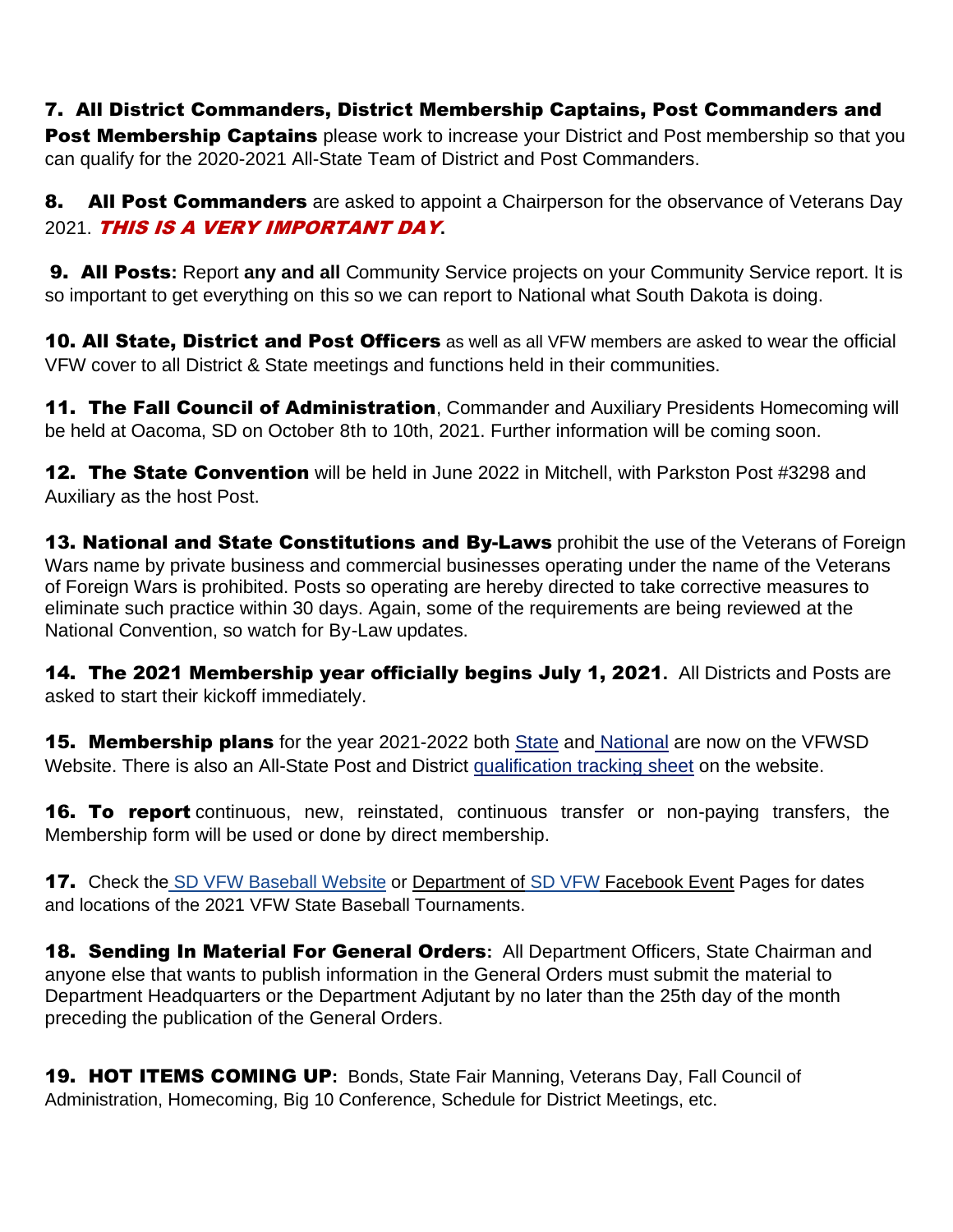# *Darwin Tolzin Barbara McKean*

Darwin Tolzin, Adjutant **Barbara McKean, Commander**<br>
Department of South Dakota **Barbara Belle Department of South Dakota** Department of South Dakota<br>
Veterans of Foreign Wars<br>
Veterans of Foreign Wars<br>
Veterans of Foreign Wars Veterans of Foreign Wars

OFFICIAL: BY ORDER OF: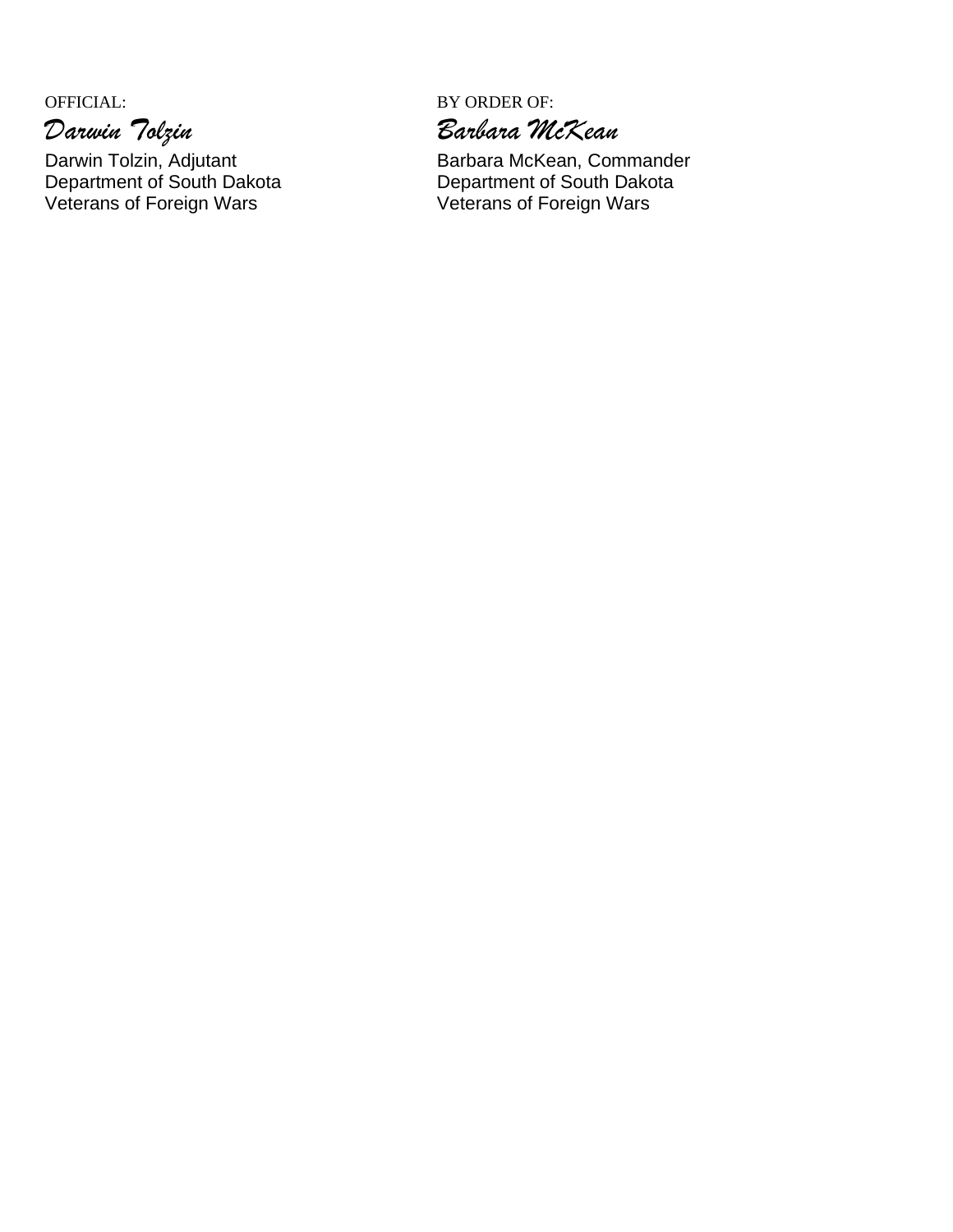**NOTICE: ALL reports (Comm. Service, Hospital, Memorial Day,** etc.) will come through the State Headquarters in the future. We will then get them to the Chairman for review. This will save confusion for the posts and time changing the data on forms for the web master. PLEASE start sending all reports to 5009 W 12th St. Suite 6A, Sioux Falls, SD 57106 or vfwsd@aol.com or vfwdeptsd@gmail.com.

### **Elected Department Officers 2021-2022**

| <b>Commander</b>                     | <b>Barbara McKean</b>  | <b>Post 3298</b> | <b>Parkston</b>  |
|--------------------------------------|------------------------|------------------|------------------|
| <b>Sr. Vice Commander Tom Hafner</b> |                        | <b>Post 3298</b> | <b>Parkston</b>  |
| Jr. Vice Commander Dave Baumiller    |                        | <b>Post 5807</b> | <b>Newell</b>    |
| Quartermaster                        | <b>Darwin Tolzin</b>   | <b>Post 2118</b> | <b>Brookings</b> |
| <b>Chaplain</b>                      | <b>Russel Dramstad</b> | <b>Post 1776</b> | <b>Huron</b>     |
| <b>Judge Advocate</b>                | <b>Sean Johnson</b>    | Post 17          | <b>Aberdeen</b>  |
| <b>Surgeon</b>                       | <b>Glynis Collier</b>  | <b>Post 2038</b> | <b>Pierre</b>    |
|                                      |                        |                  |                  |

**Sturgis Bike Rally Sturgis SD August 2021** 

The National VFW membership people will be at the Sturgis Rally again this year recruiting members. They have asked the Department of South Dakota to help out manning the recruiting booth in the Armory downtown Sturgis. I'm working on a schedule of volunteers and am asking for your help. We need people to man the booth from Friday August 6 through Saturday August 14.

There will be three shifts per day of 4 hours each from 9 am to 9 pm.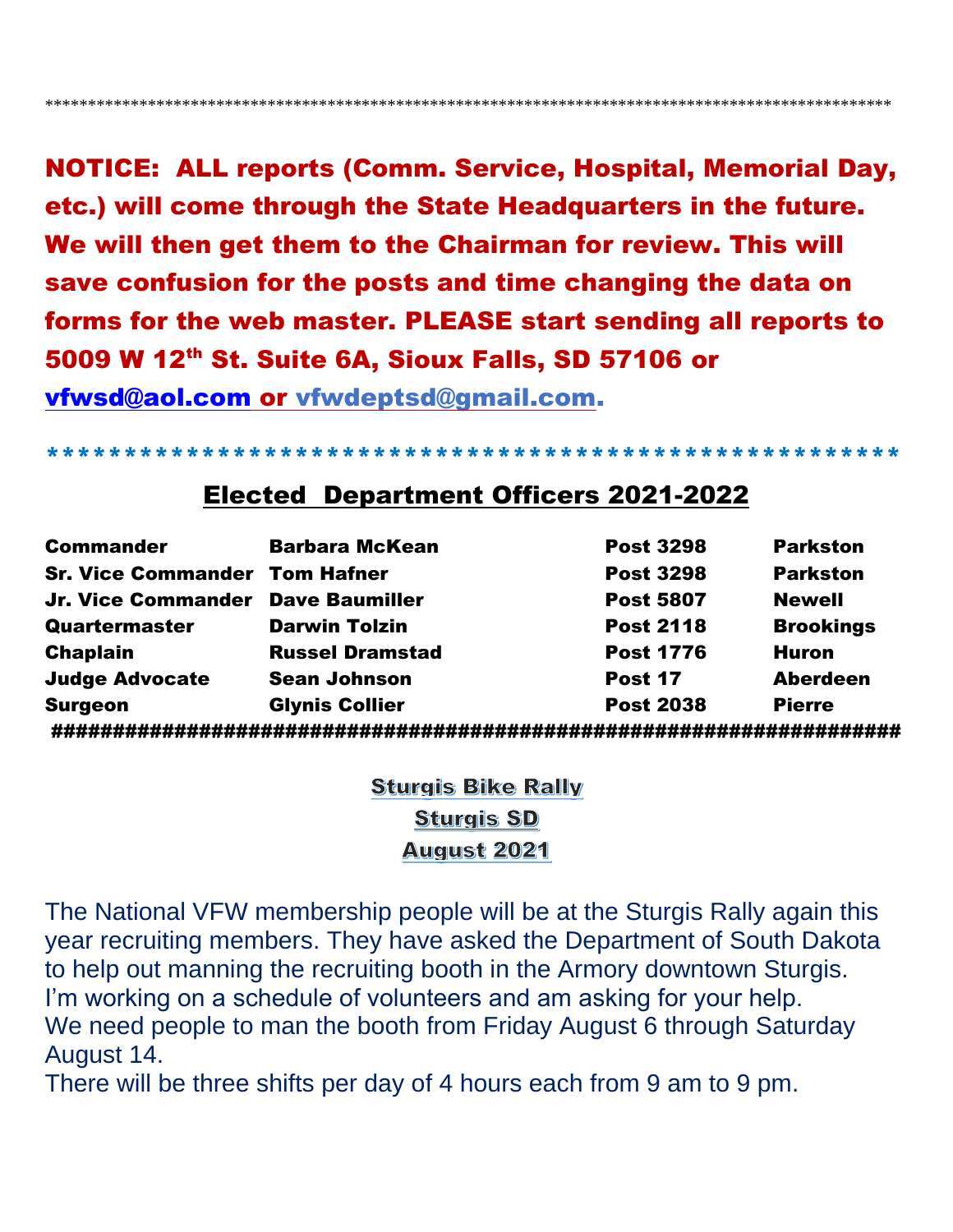Please share this with your membership and have them contact me if they're able to help out. I've got about 24 shifts to fill and could use all the help you can muster.

#### **Thanks Kris Fenton** 307-689-0086 Post5969@midconetwork.com

#### \*\*\*\*\*\*\*\*\*\*\*\*\*\*\*\*\*\*\*\*\*\*\*\*\*\*\*\*\*\*\*\*\*\* \*\*\*\*\*\*\*\*\*\*\*\*\*\*\*\*\*\*\*\*\*\*\*\*\*\*\*\*\*\*

# **BUDDY POPPIES**

# **GET YOUR POST ORDER IN TO STATE HEADQUARTERS**

Order forms are posted on the Web site, vfwsd.org. We would appreciate orders in multiples of 500 if possible.

# REPORTING OF DECEASED COMRADES

Tell members to go ahead and report them as they occur, there won't be any amnesty this coming year. Plus when they report a member deceased, it generates a Sympathy Card from the VFW, we don't want that going to a family six month after the member has passed.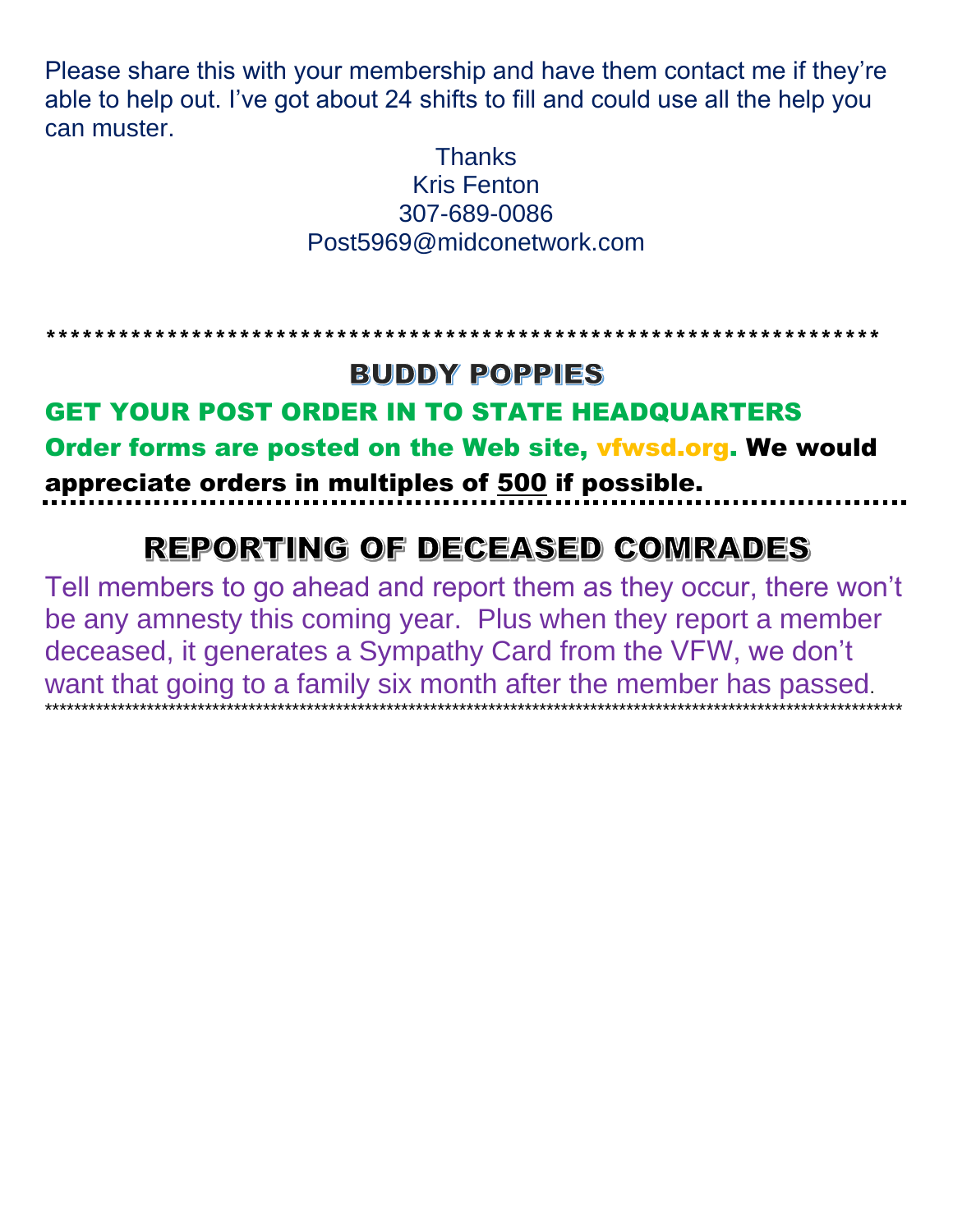

# News from the Staff Members and Committee Chair's

# Barbara McKean, Commander

# July 2021 General Orders

Comrades - It is my distinct honor and privilege to now serve as your 92<sup>nd</sup> Veterans of Foreign Wars State Commander for South Dakota. I want to thank everyone for electing me as your VFW State Commander. I am truly humbled and honored and ready to selflessly serve as we continue the tradition of serving American Veterans, service members and family worldwide.

My theme for this year is Stand up and Reach out. There are still way too many Veterans taking their own lives. I'd like to raise money this year to help raise awareness and prevention of Veterans suicides as well as women veteran's issues and concerns. With the help from our Auxiliary, all money raised this year will be donated to DTOM 22/0 Foundation & Veterans Ranch in Warner, SD. About the DTOM 22/0 Foundation and Veterans Ranch:

- 1. They are a 501(c)3 Non-Profit Foundation.
- 2. DTOM is a military acronym that stands for Don't Tread on Me.
- 3. The 22 stands for the recognized average of 22 Veterans per day being killed by suicide.
- 4. The 0 represents our goal.
- 5. DTOM 22/0 Foundation Mission Statement and Vision

The mission of the DTOM 22/0 Foundation and Veterans Ranch is to provide a safe place for healing and recovery for military service members, veterans, and their families while encouraging engaging, and positively impacting their lives through hope, faith, and family activities, and helping them learn to live again with purpose.

I would be remised if I do not use my role as your State Commander to reach out and be an advocate for Women Veterans! My goal is to try and get more women veterans to join the VFW, come to meetings and get involved.

This year our Membership Guide looks a little different. It is now titled Program and Membership Guide and it includes a checklist as well as my Expectations for Posts and Districts. I want to get back to the basics at the Post level. We need to become more involved in the running of our Posts, programs, and Military events. This year in addition to reaching 100% in Membership, we will be making sure Posts have the right officers, tools and resources to get your inspections completed, membership round-ups, quarterly reports submitted and programs like VOD, Patriots Pen, LE, Firefighter, EMT, Teacher of the Year nominations submitted. We also need to get reports filed for Memorial Day, Veterans Day and Loyalty Day.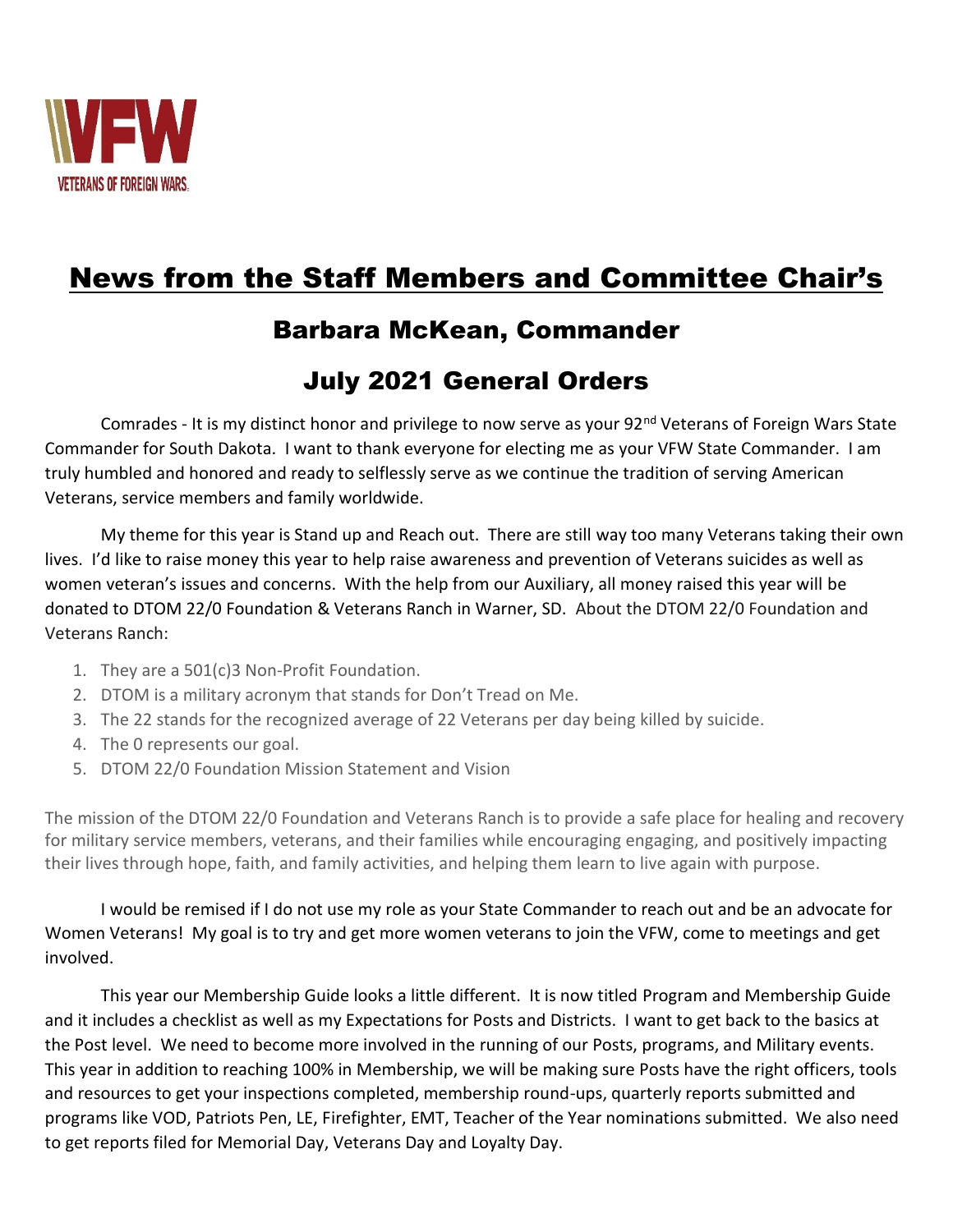I am confident with the quality of elected and appointed VFW officers throughout the state of South Dakota that we can accomplish this during the 2021-22 Command year. We will do it together, one team!

#### **State Commander Initiative: Good Will Tour – set up schedule to visit all posts/communities. Coffee with the Commander round-up.**

#### **Expectations:**

- 1. Share Best Practices w/ other posts
- 2. Eliminate toxic Leadership; correct deficiencies
- 3. Don't use rubber stamp conduct financial reviews
- 4. Post Suspension bring posts back in good order and reinvigorate them
- 5. Members sign up for partners in patriotism program (donations) won't receive any more solicitation mailings
	- District Commanders to Meet (in person) w/ their Post Commanders.
	- Active participation in VFW programs, recruiting and annual events.
	- and more participation in state conventions, and district and post meetings.

Moving forward to 21-22 command year, we really need to reach out in our communities and schools and solicit or nominate folks for our annual awards (LE, Firefighter, Teacher, EMT) and Patriots Pen and VOD. Our submission numbers were very low this past year, so I'd like to see more participation this coming year.

#### **House Keeping:**

- **Dress Code**: Dept Meetings: Official business, suit, or dress pants (dress) and jacket. Commander shirt or VFW attire for other meetings, VFW Headgear
- National is encouraging all post to establish & maintain a Social Media Presence i.e., Facebook, Twitter, etc.
- All Posts MUST Work Together with your Auxiliaries. Our Command Fundraiser will be selling raffle tickets (pending).

\*\*\*\*\*\*\*\*\*\*\*\*\*\*\*\*\*\*\*\*\*\*\*\*\*\*\*\*\*\*\*\*\*\*\*\*\*\*\*\*\*\*\*\*\*\*\*\*\*\*\*\*\*\*\*\*\*\*\*\*\*\*\*\*\*\*\*\*\*\*\*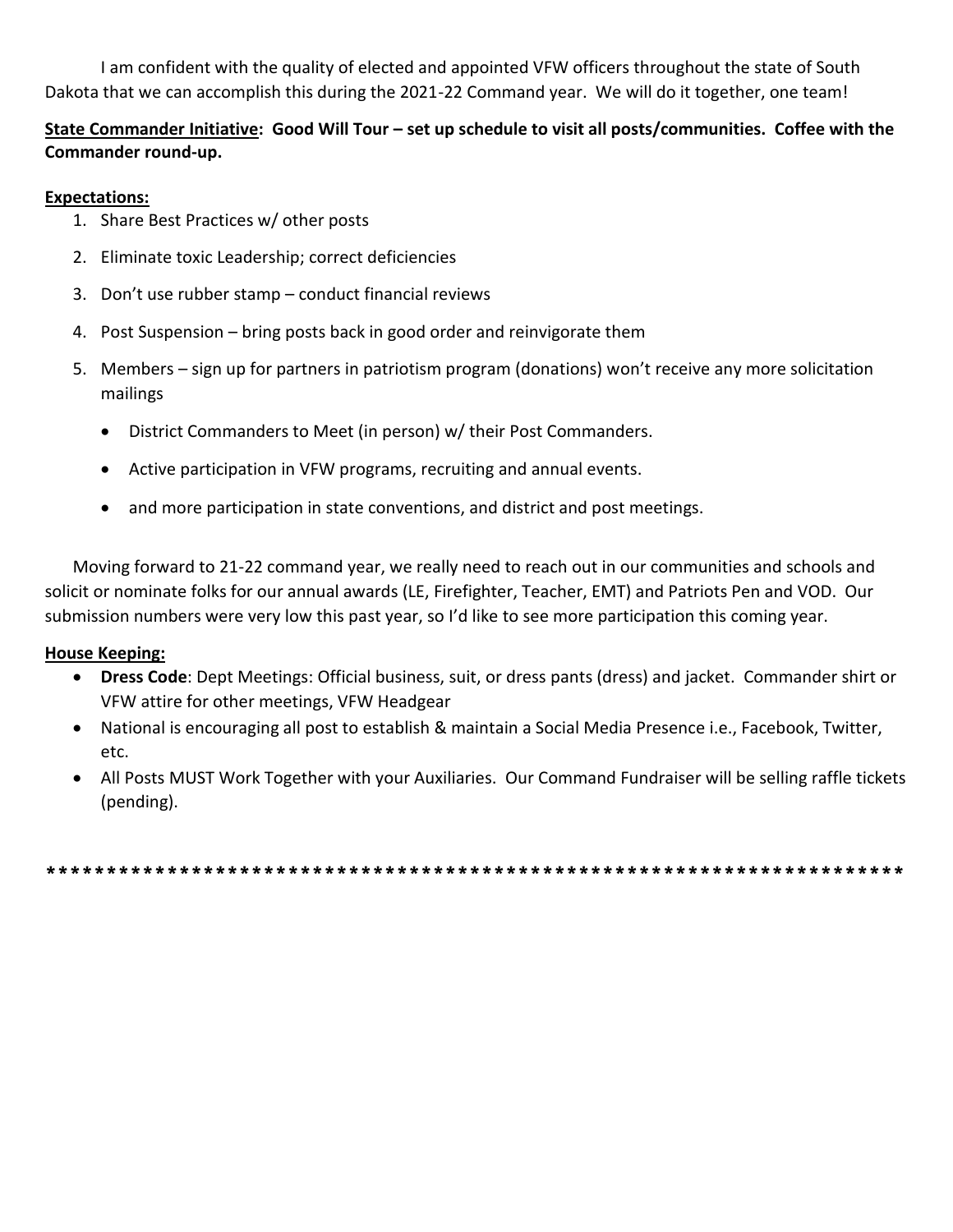

### Senior Vice Commander Tom Hafner General Orders July 2021

First and foremost, I want to thank you for electing and allowing me to serve as your Senior Vice Commander. I also wish to congratulate Barbara McKean on her election to the position of Department Commander. As a Department we had a challenging year on all fronts, however through outstanding leadership and guidance from Commander Mangold and the Department Office we persevered. During the upcoming year I will be in total support of both Commander McKean and the Department Office. As I see it the duties of this position are to support and assist the Commander and Department in whatever manner they deem appropriate. They should expect and will get no less. With your support I anticipate an extraordinarily successful year.

I have been assigned as Chairman of the Public Servant Recognition Program for the upcoming year by Commander McKean. This Program consists of recognizing Emergency Medical Technicians, Law Enforcement Personnel and Firefighters for their public service. Communities like Sioux Falls, Rapid City, Aberdeen, Yankton, Sturgis, and Mitchell to name a few have large full-time forces from which to select an applicant in each of these areas. Smaller communities should consider submitting at least one candidate in a category on a rotating basis. The application forms are on the Department website. Put out feelers now and begin your selection process. District Commanders please address this issue in your Fall District meetings. Without your support the Public Servant Recognition Program will fail in South Dakota. Thank you in advance for your cooperation and assistance.

If you have not already done so, submit your 2021 Memorial Day Report to the Department Office. A Negative Report is necessary if you did not conduct Memorial Day activities.

Again, thank you for allowing me to serve as your Senior Vice Commander. You will receive my best effort. If I can be of any assistance contact me at the email or phone number (leave a message if no answer) listed below.

Tom Hafner Sr. Vice Commander [tbmhafner@santel.net](mailto:tbmhafner@santel.net) // 605-661-2750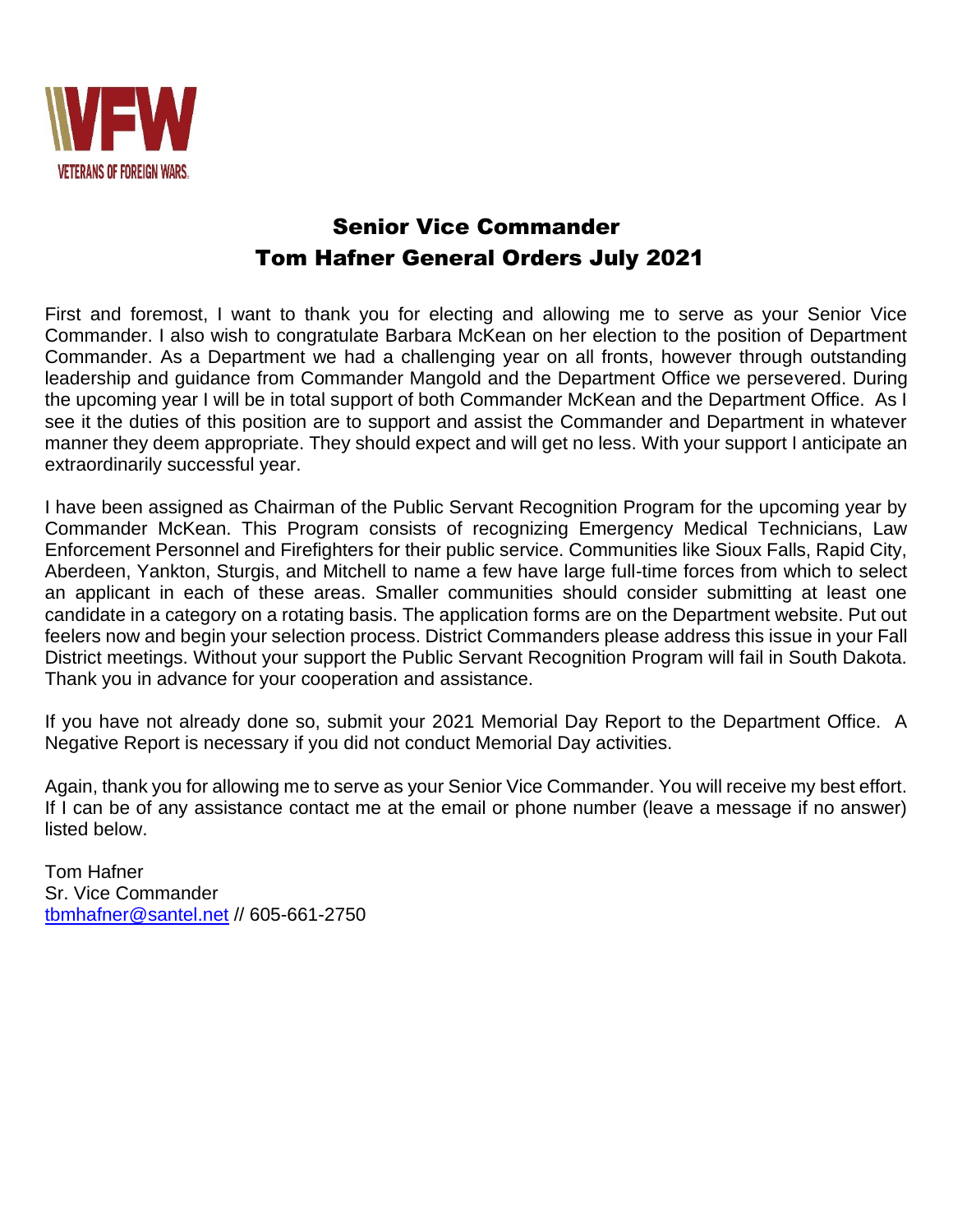

## JUNIOR VICE COMMANDER Dave Baumiller July 2021 GENERAL ORDERS

Per the State Commander's guidance, each Post and District is to submit a Membership Plan. The form is on the State website [\(www.vfwsd.org\)](http://www.vfwsd.org/) as is the Department of South Dakota 2021-2022 Membership Plan. Please complete and submit your Plan early. Tailor your Plan to "what you do best" and what works for your situation. Review the 2021-2021 Membership Plan and formulate a plan of action that will assist you in meeting the Membership Achievement Goals. Tailor your Plan to "what you do best" and what works for your situation. Your ideas will be shared with all entities. Although National has not established our State Quota as of these General Orders, I would guesstimate it to be around 8,100, plus or minus, a very attainable goal. Post and District Membership Chairpersons should consider forming a team to help with your Recruiting and Retention efforts. Please forward the name, email and phone number of Post and District Chairpersons to me. I would like to have all 53 Posts and 5 District Membership Plans submitted as soon as possible. Thank you in advance for your assistance and cooperation.

Thank you for allowing me to serve as your Junior Vice Commander, you will receive my best efforts. You can contact me for assistance at the email and phone number listed below.

Dave Baumiller Jr. Vice Commander

**VETERANS OF FOREIGN WARS.** 

### Judge Advocate Sean Johnson General Orders July 2021

Hello and welcome to the new year under our new Commander Barbara McKean. I hope all is well starting out the year. Please start looking at your information to complete your next Community Service Report **due no later than** 10 Days after July 31. If you need a copy of the forms they are available on the State website. If you need a copy mailed to you let us know, if you need help filling them out give us a call at 605-332-7441. Thanks for your help on this issue, we are going to have a very successful year. Thank You Sean Johnson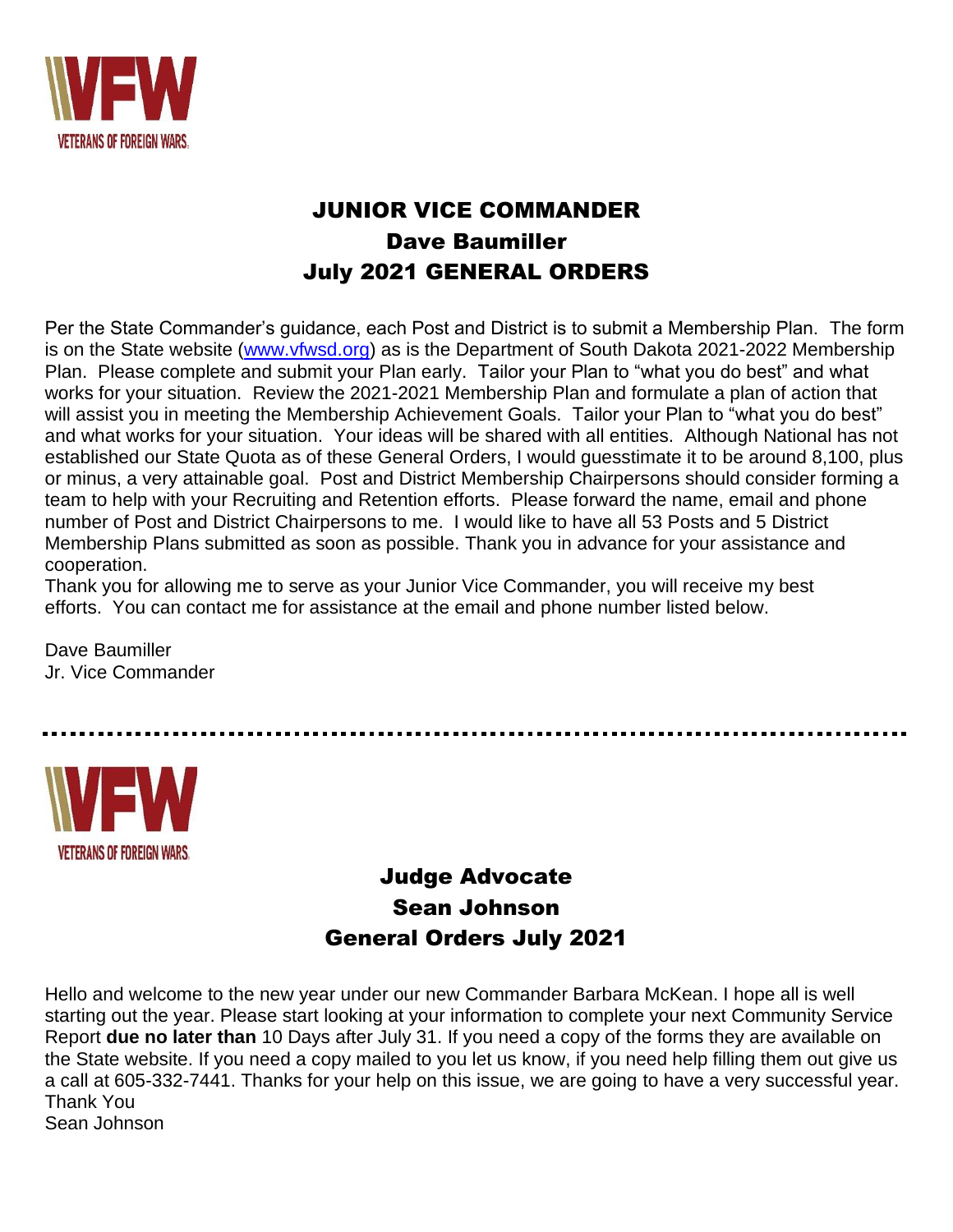

### Surgeon Glynis Collier General Orders July 2021

Hello all,

 First, I'd like to mention how much fun I had at the state convention in Yankton this year! Commander Cody and his team truly rolled out the red carpet for us all! I am excited to take on this new role as the State Surgeon within the Department of South Dakota Veterans of Foreign Wars. I ask for your patience as I begin learning the duties that are expected of me within this role. My main concern as the State Surgeon is to stay abreast of all of the reports each month and quarterly. I will then compile them at the end of the year. Please continue to report as you have been for the past year and send your reports to the State Quartermaster through your Post Surgeon and he will in turn send them to me. Your quarterly reports are due to your Post Surgeon no later than the **tenth day** of each month.

 I would also like to know which VFW Posts **do not** have computer and internet capability so that I may mail you copies of all the reports the state office requires you to submit each quarter. If you do not have computer or internet capability, please have your Post Commander or Quartermaster call me on my cell phone at **803-466-7031** so that I may have your mailing address to send you blank copies of each of the established reports within our department **as soon as possible.** If I do not answer, please leave me a voice message or text me and identify yourself and your position within your VFW post and provide your post mailing address.

 I look forward to working with you **all** this year and thank you for everything you do each day for Veterans and their Family Members.

Respectfully,

Glynis Collier State Surgeon Dept. of SD, VFW